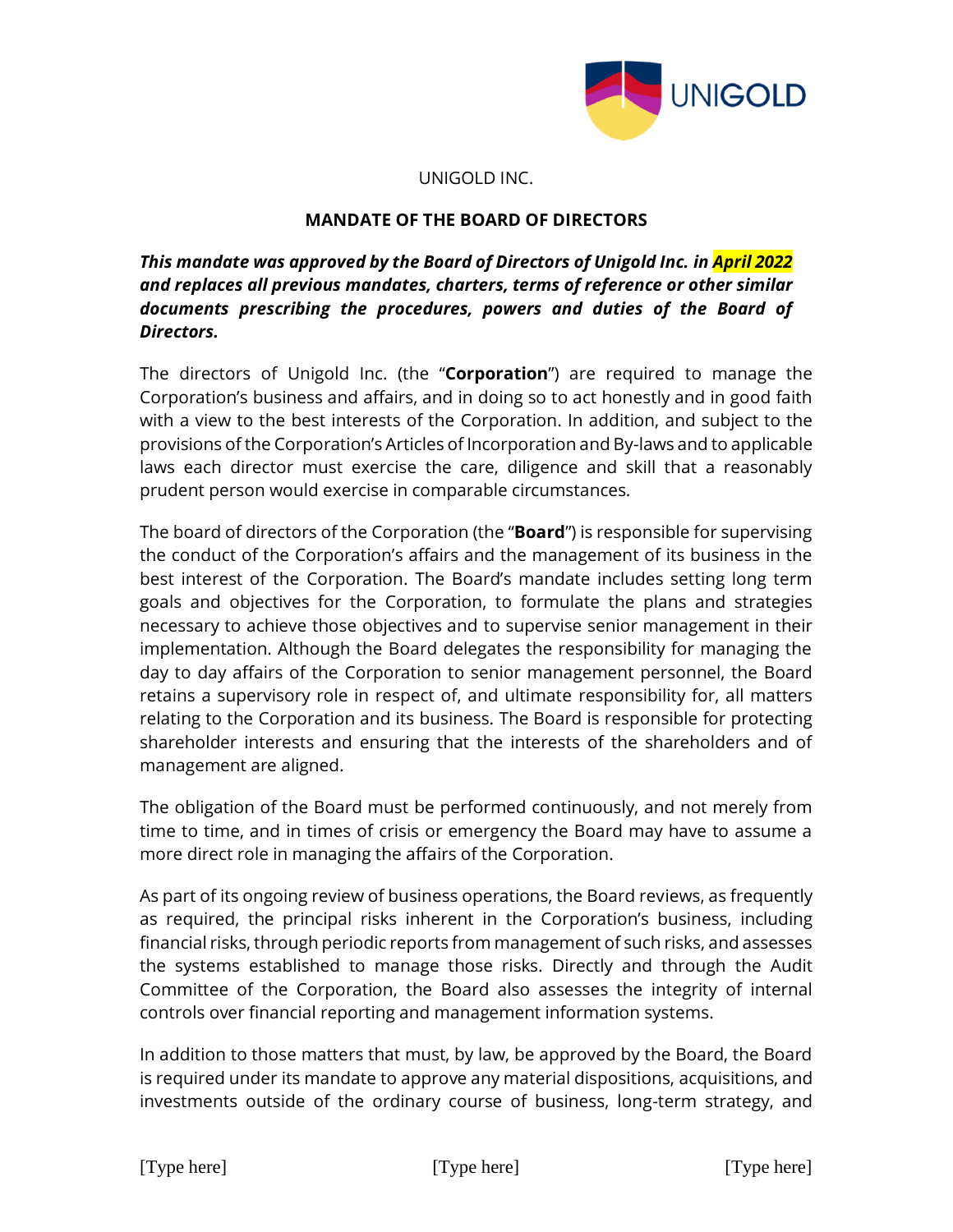organizational development plans. Management is authorized to act, without Board approval, on all ordinary course matters relating to the Corporation's business. At least one Board meeting per year shall be devoted to a review of strategic corporate plans proposed by management.

The Board expects management to efficiently implement its strategic plans for the Corporation, to keep the Board fully apprised of its progress in doing so and to be fully accountable to the Board in respect to all matters for which it has been assigned responsibility.

The Board also expects management to provide the directors on a timely basis with information concerning the business and affairs of the Corporation, including financial and operating information and information concerning industry developments as they occur, all with a view to enabling the Board to discharge its stewardship obligations effectively.

The Board has instructed management to maintain procedures to monitor and promptly address shareholder concerns and has directed and will continue to direct management to apprise the Board of any major concerns expressed by shareholders.

The Board is responsible for overseeing the Corporation's public disclosure practices in accordance with applicable securities legislation and the rules and policies of stock exchanges and markets on which the Corporation's securities are listed or traded. In so doing, the Board is free to seek the advice of the Corporation's outside legal counsel.

The Board is responsible for the appointment of senior executive officers, a Chairman and a "Lead Director" (who will be responsible for the leadership of the Board if it is determined that the Chairman is not "independent" under applicable regulatory rules and policies); and to the extent feasible, satisfying itself as to the integrity of the Chief Executive Officer and other executive officers and that the Chief Executive Officer and other executive officers create a culture of integrity throughout the organization.

# *Meetings of the Board*

The Board is required to hold an annual general meeting. In addition, the Board meets on an ad hoc basis as required, at the very minimum on a quarterly basis. All members are expected to attend such meetings and to review in advance, any materials provided to them in connection with such meetings.

Independent members of the Board may hold meetings as frequently as necessary to carry out their responsibilities under this Board Mandate, but in no event less than once per year, at which non-independent directors of the Board and members of management are not in attendance.